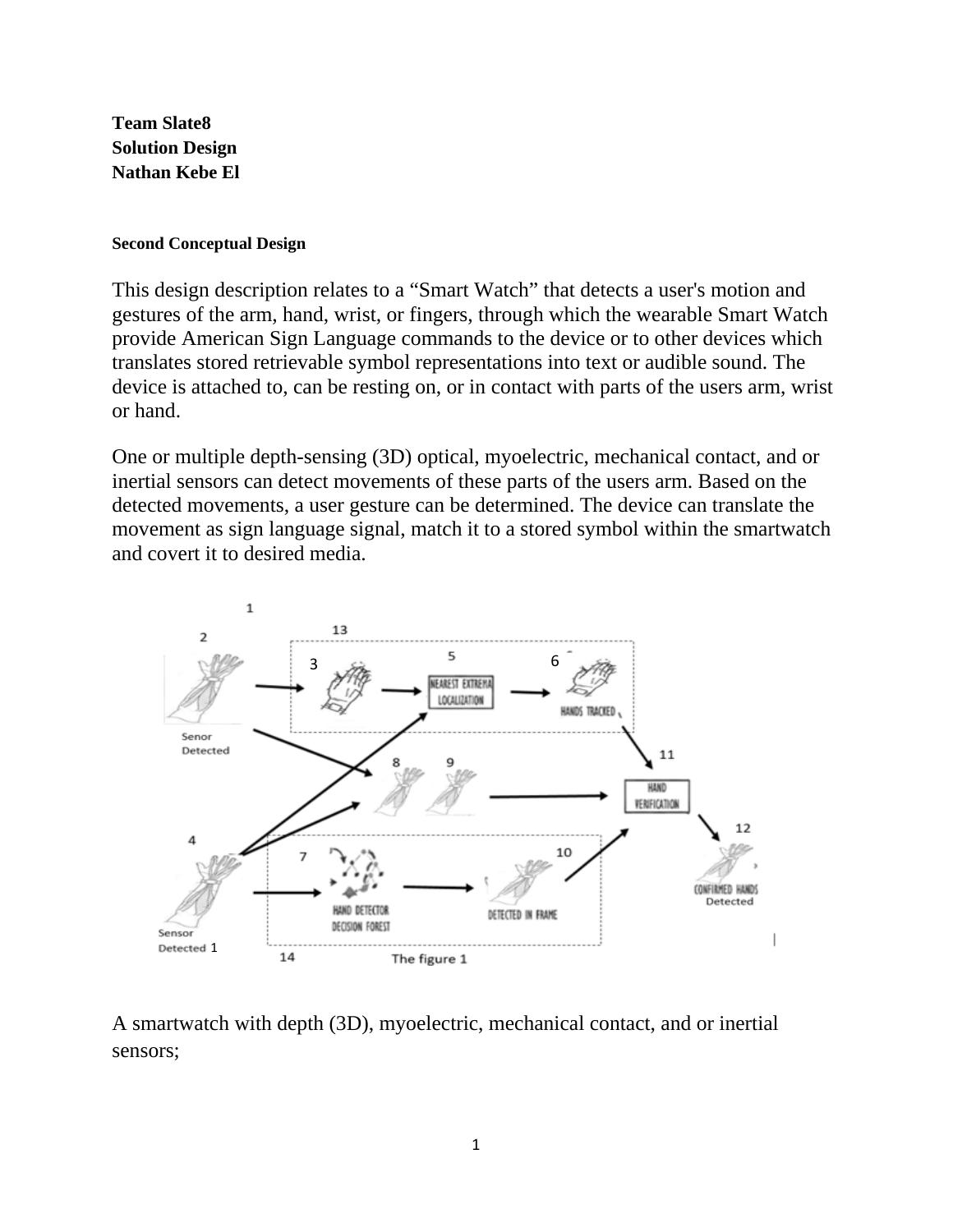- a. Computer code programs stored in memory (three dimensional sensors, sensor tracking, sequencing, pattern learning algorithms, ASL patterns or descriptors, etc.)
- b. and one or more processing units operatively coupled to the memory and configured to execute instructions in the computer program code that cause the one or more processing units to:
	- i. receive three dimensional sensor coordinates of an area containing at least one human finger from the smartwatch sensors,
	- ii. the 3D sensor depth map comprising a matrix of coordinates, each coordinate having a depth value;
- c. extract, from the depth coordinates, descriptors based on the depth values of the coordinates in a plurality of patches distributed in respective positions over at least one human finger;
- d. match the extracted descriptors to previously-stored descriptors using a background-invariant decision forest;
- e. estimate a position of at least one of the human fingers based, at least in part, on stored information associated with the matched descriptors;
- f. track the position of at least one human fingers bi-directionally along a z-axis of the area.
- g. The descriptors use a constant value for the depth values of background coordinates.

The figure 1, illustrates an exemplary process (1) for performing three dimensional sensor hand or finger sensor tracking using sensor depth sequences, in accordance with some embodiments. First, the depth coordinates for a previous map (Sensor detected) is analyzed at Step (2). The depth coordinates data for the previous map may simultaneously be passed to sensor tracking process (13) as well as motion detection process (8) and background modeling process (9)( for further verification. Within sensor tracking process (13), the hand detected in the Sensor are obtained (3). Next, the hand or fingers from Sensor detected and Map (Sensor detected 1) (i.e., the "current map") may be subjected to a nearest extrema localization constraint (5), which effectively searches the area surrounding the location of the hand in the previous map and constrains any hand candidate that is detected in the map to be located at the nearest extrema of a foreground body object, otherwise it can be discarded. The hand or fingers that pass the nearest extrema localization constraint at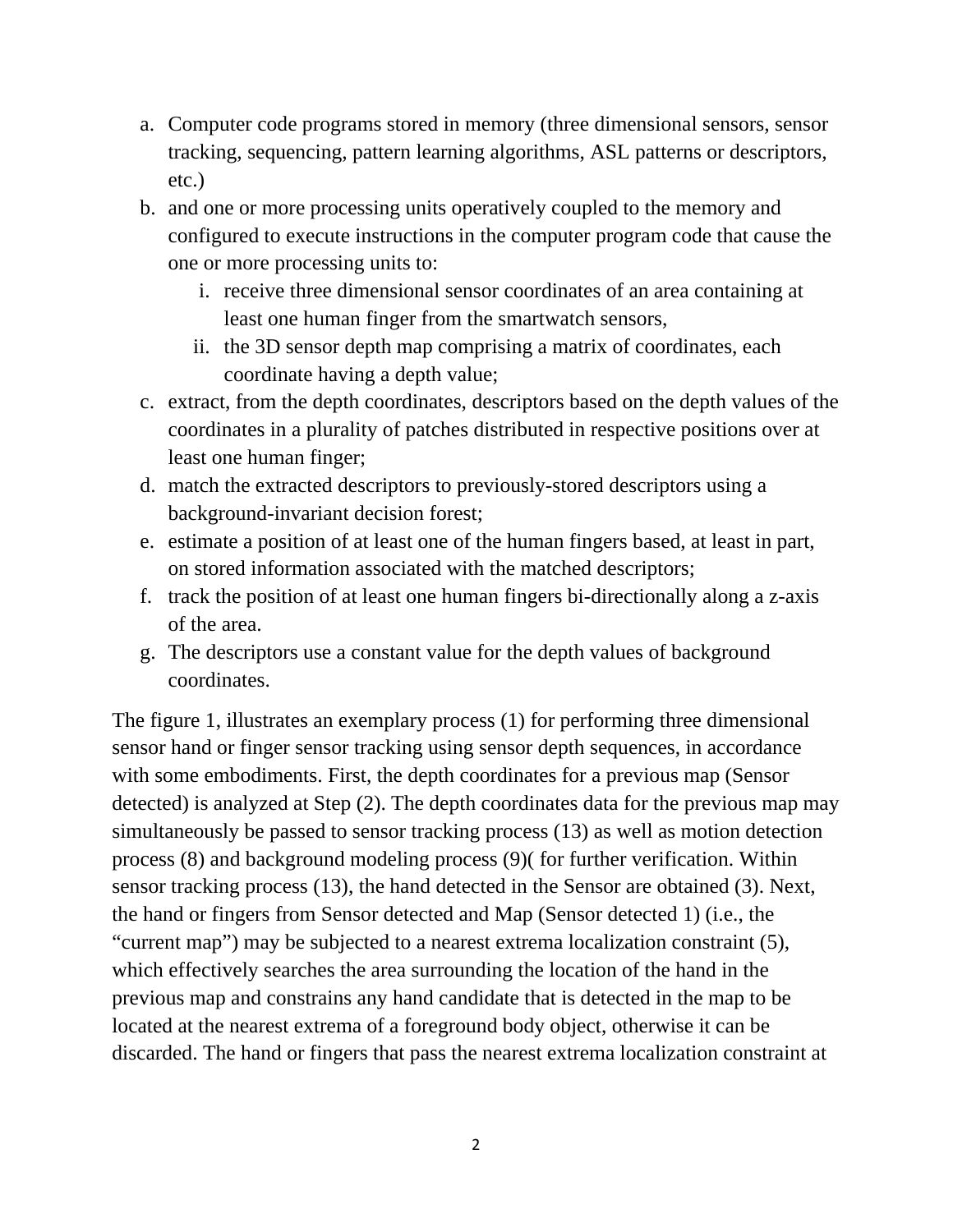step (5) are the confirmed set of hand or fingers that will be tracked (6) from Sensor detected.

Like the previous map (Sensor detected), the information from the current map (sensor detected) may be passed to motion detection process (8) and background modeling process (9). The result of processing the previous and current map using motion detection process (8) and background modeling process (9) is that the portions of the maps where a valid hand may be tracked are limited to only "moving coordinate areas" within the map, as well as coordinates that are deemed "foreground coordinates" within the map. These two constraints come from the insight that true positive hand or fingers in received coordinates are almost always both in the foreground, as well as moving. (Note: the motion detection process (8) and background modeling process (9) may "look back" a set number of maps, e.g., a few seconds' worth of maps, to determine whether there is a high enough probability of movement in a particular region of the coordinates to deem it a "motion region" or a "background region.")

Finally, each map, as it becomes the "current map," is subjected to the hand detection process (14), which may involve the background-invariant hand detector decision forest (7) discussed in greater detail above, resulting in a set of candidate hand or fingers (10) detected in the "current map," (Sensor detected 1). Note that there may be some new hand or fingers in "Sensor detected 1" that were not present in "Sensor detected", or some hand or fingers that were present in "Sensor detected" that are not present in "Sensor detected 1". This output of current map hand detection process (14) is then passed to hand verification stage (11), along with: 1.) the output of motion detection process (8) and background modeling process (9) that limit the potential parts of the map where valid hand or fingers can appear to the moving portions of the foreground; and 2.) the output of the hand tracker (13) from the previous map.

At hand verification step (11), the detected (10) and tracked (6) hand candidates are again verified to make sure that they are likely to be hand or fingers. This process again leverages the fact that the hand is most often attached to the body with "single directional connectivity," i.e., located at the end of an arm that is connected to the user's body via only a single connection point. This "single directional connectivity" check may be implemented by drawing a circle around the detected hand and checking the intersections with the foreground body mass of the user whose hand has been detected. If the detected hand is indeed a real hand, there will only be an intersection with the foreground body mass in one direction.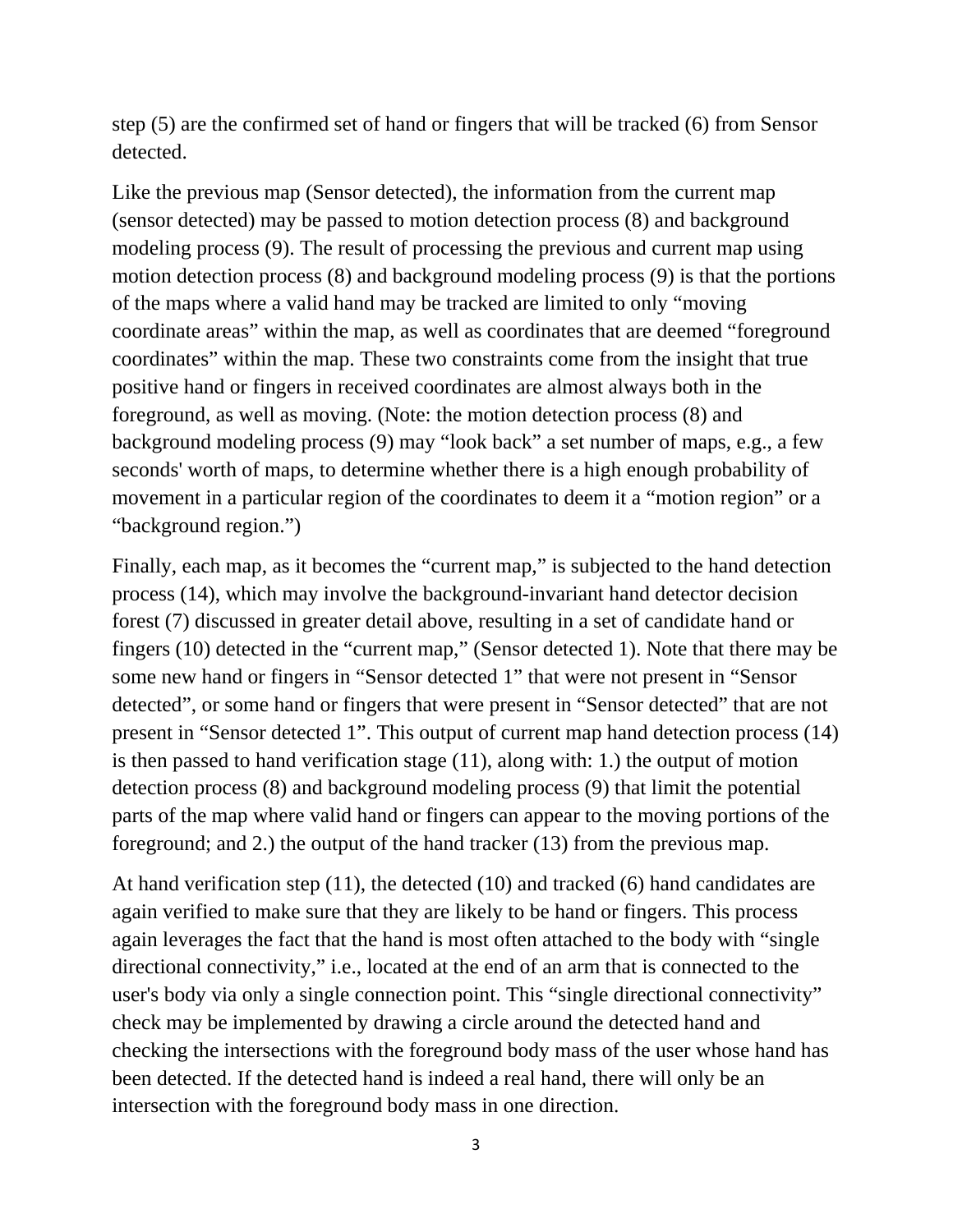Additional verification steps would include ruling out candidate hand or fingers located in the background of the scene or in regions of the scene where there has not been any movement over a predetermined amount of time. Finally, hand or fingers may be verified by sensor tracking their IDs from map to map and removing those hand or fingers in the current map that show unusual movement characteristics. For example, if there are two hand or fingers in the map for many consecutive maps, and then there are suddenly six hand or fingers in the current map, there is a high likelihood that four additional hand or fingers in the current map may be false positives. Likewise, if Hand #1 has been on the left side of an coordinates for many consecutive maps and Hand #2 has been on the right side of an coordinates for many consecutive maps, it is unlikely that, in the current map, either Hand #1 or Hand #2 would suddenly move all the way across to the other side of the coordinates (i.e., move more than the distance by which a human subject could typically move their hand or fingers in the time it took the coordinates sensor to capture the successive maps). Finally, those hand candidates that pass the hand verification step (11) are output as confirmed hand or fingers in the current map, Sensor detected, (12).

A random decision tree from a random decision forest, in accordance with some embodiments, e.g., the random decision forest that is created during the hand detector training process or the random decision forest (7) that is used during the hand detection process once it has been trained. Each decision tree comprises a root node a plurality of internal nodes, called split nodes, and a plurality of leaf nodes.

## **Final Conceptual Design Selection: Top Level Design Future smartphones software and cameras can support sign language recognition.**

In the study of Human-computer interaction (HCI) or people interacting with computers, understanding how people interact with computers is an important mission. The capability to recognize human gestures, in specific, hand and head movements in relation to HCI, is a very vital part in grasping the objectives and needs of the user in an extensive range of applications. In this innovation, a unique system and technique aimed at 3-D hand tracking using depth sequences is defined. The hand tracking method defined here covers: 1.) a strong hand detector that is never changing in relation to scene background changes; 2.) a two - directional tracking procedure that stops detected hands drifting nearer or closer towards the front of the scene (i.e., advancing along the z-axis of the scene); and 3.) Numerous hand validated heuristics.

Three-Dimensional Hand Tracking With Depth Sequences, describes how devices can locate and follow the positions of hands over 3-D space in video streams, akin to face-tracking technology already used in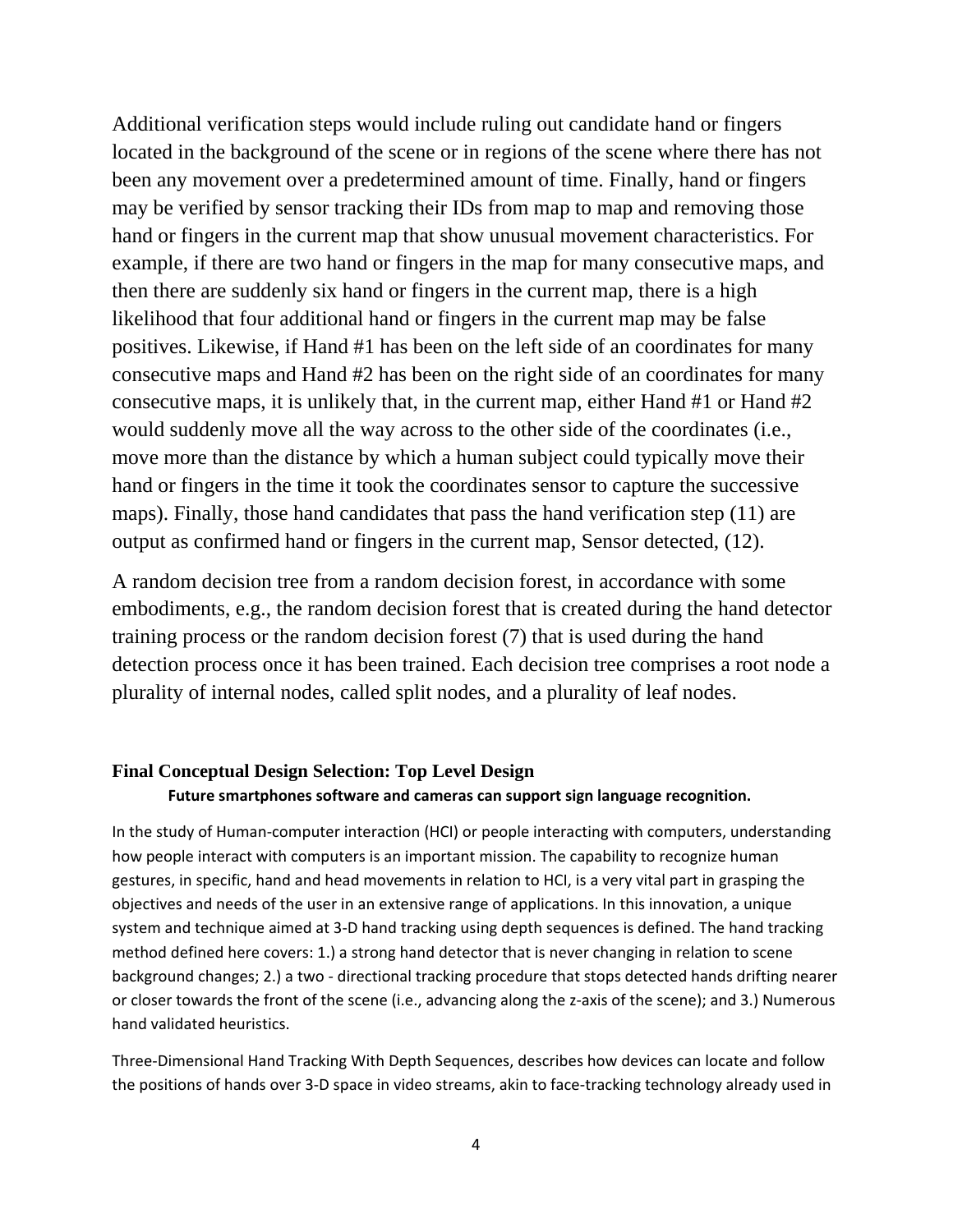smartphones camera apps. Using this technology for the ASL is very possible for detecting hand gestures.



## **Description:**

A depth-sensing camera;

- a. Computer code programs stored in memory (three dimensional, tracking, sequencing, pattern learning algorithm, ASL patterns or descriptors, etc.)
- b. and one or more processing units operatively coupled to the memory and configured to execute instructions in the computer program code that cause the one or more processing units to:
	- i. receive a depth map of a scene containing at least one human hand from the depth-sensing camera,
	- ii. the depth map comprising a matrix of pixels, each pixel having a depth value;
- c. extract, from the depth map, descriptors based on the depth values of the pixels in a plurality of patches distributed in respective positions over at least one human hand;
- d. match the extracted descriptors to previously-stored descriptors using a backgroundinvariant decision forest;
- e. estimate a position of at least one of the human hand based, at least in part, on stored information associated with the matched descriptors;
- f. and track the position of at least one human hand bi-directionally along a z-axis of the scene.
- g. The descriptors use a constant value for the depth values of background pixels.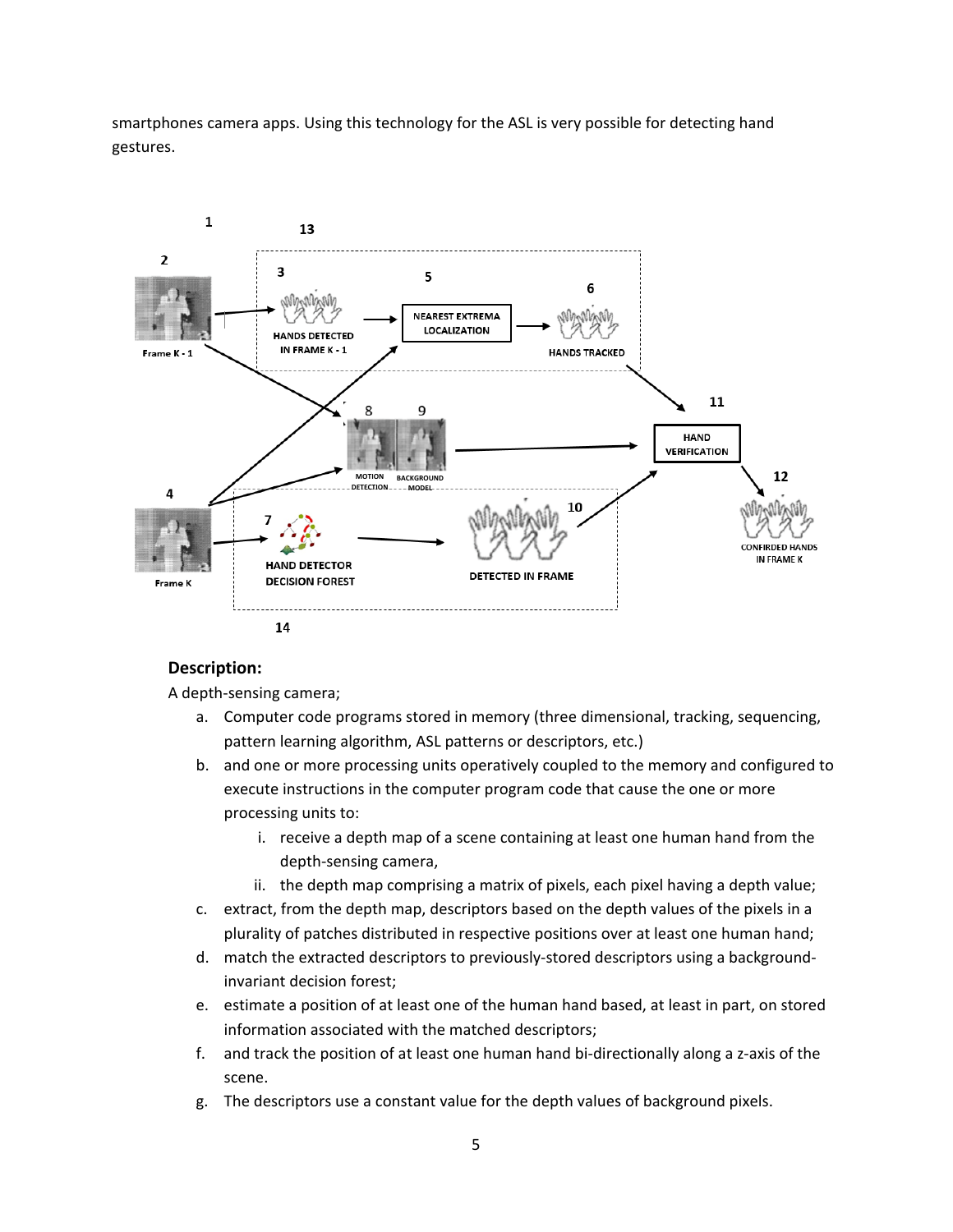The figure 1, illustrates an exemplary process (1) for performing three dimensional hand tracking using depth sequences, in accordance with some embodiments. First, the depth image for a previous frame (Frame K−1) is analyzed at Step (2). The depth image data for the previous frame may simultaneously be passed to tracking process (13) as well as motion detection process (8) and background modeling process (9)( for further verification. Within tracking process (13), the set of hands detected in the Frame K−1 are obtained (3). Next, the hands from Frame K−1 and Frame K (i.e., the "current frame") may be subjected to a nearest extrema localization constraint (5), which effectively searches the area surrounding the location of the hand in the previous frame and constrains any hand candidate that is detected in the frame to be located at the nearest extrema of a foreground body object, otherwise it can be discarded. The hands that pass the nearest extrema localization constraint at step (5) are the confirmed set of hands that will be tracked (6) from Frame K−1.

Like the previous frame (Frame K−1), the information from the current frame (Frame K) may be passed to motion detection process (8) and background modeling process (9). The result of processing the previous and current frame using motion detection process (8) and background modeling process (9) is that the portions of the frames where a valid hand may be tracked are limited to only "moving pixel areas" within the frame, as well as pixels that are deemed "foreground pixels" within the frame. These two constraints come from the insight that true positive hands in received images are almost always both in the foreground, as well as moving. (Note: the motion detection process (8) and background modeling process (9) may "look back" a set number of frames, e.g., a few seconds' worth of frames, to determine whether there is a high enough probability of movement in a particular region of the image to deem it a "motion region" or a "background region.")

Finally, each frame, as it becomes the "current frame," is subjected to the hand detection process 14, which may involve the background-invariant hand detector decision forest (7) discussed in greater detail below, resulting in a set of candidate hands (10) detected in the "current frame," Frame K. Note that there may be some new hands in Frame K that were not present in Frame K−1, or some hands that were present in Frame K−1 that are not present in Frame K. This output of current frame hand detection process (14) is then passed to hand verification stage (11), along with: 1.) the output of motion detection process (8) and background modeling process (9) that limit the potential parts of the frame where valid hands can appear to the moving portions of the foreground; and 2.) the output of the hand tracker (13) from the previous frame.

At hand verification step (11), the detected (10) and tracked (6) hand candidates are again verified to make sure that they are likely to be hands. This process again leverages the fact that the hand is most often attached to the body with "single directional connectivity," i.e., located at the end of an arm that is connected to the user's body via only a single connection point. This "single directional connectivity" check may be implemented by drawing a circle around the